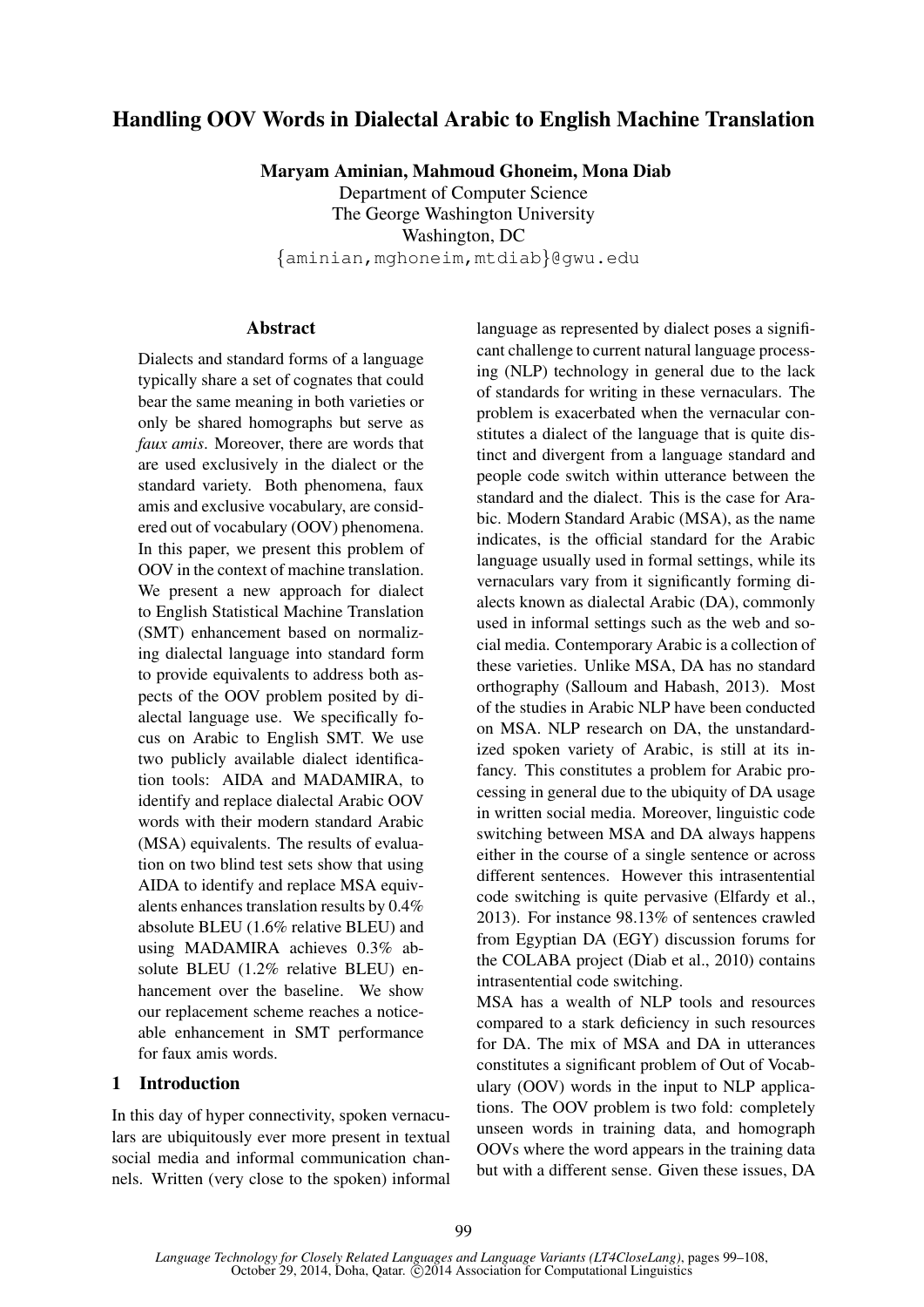NLP and especially DA statistical machine translation (SMT) can be seen as highly challenging tasks and this illustrates the need for conducting more research on DA.

MSA has a wealth of resources such as parallel corpora and tools like morphological analyzers, disambiguation systems, etc. On the other hand, DA still lacks such tools and resources. As an example, parallel DA to English (EN) corpora are still very few and there are almost no MSA-DA parallel corpora. Similar to MSA, DA has the problem of writing with optional diacritics. It also lacks orthographic standards. Hence, translating from DA to EN is challenging as there are impediments posed by the nature of the language coupled with the lack of resources and tools to process DA (Salloum and Habash, 2013).

MSA and DA are significantly different on all levels of linguistic representation: phonologically, morphologically, lexically, syntactically, semantically and pragmatically. The morphological differences between MSA and DA are most noticeably expressed by using some clitics and affixes that do not exist in MSA. For instance, the DA (Egyptian and Levantine) future marker clitic *H* 1 is expressed as the clitic *s* in MSA (Salloum and Habash, 2013). On a lexical level, MSA and DA share a considerable number of faux amis where the lexical tokens are homographs but have different meanings. For instance the word *yEny* in MSA means 'to mean', but in DA, it is a pragmatic marker meaning 'to some extent'. We refer to this phenomenon as sense OOV (SOOV). This phenomenon is in addition to the complete OOV (COOV) that exist in DA but don't exist in MSA. These issues constitute a significant problem for processing DA using MSA trained tools. This problem is very pronounced in machine translation.

In this paper, we present a new approach to build a DA-to-EN MT system by normalizing DA words into MSA. We focus our investigation on the Egyptian variety of DA (EGY). We leverage MSA resources with robust DA identification tools to improve SMT performance for DA-to-EN SMT. We focus our efforts on replacing identified DA words by MSA counterparts. We investigate the replacement specifically in the decoding phase of the SMT pipeline. We explore two state of the

<sup>1</sup>We use the Buckwalter Transliteration as represented in www.qamus.com for Romanized Arabic representation throughout the paper.

art DA identification tools for the purposes of our study. We demonstrate the effects of our replacement scheme on each OOV type and show that normalizing DA words into their equivalent MSA considerably enhances SMT performance in translating SOOVs.

The remainder of this paper is organized as follows: Section 2 overviews related work; Section 3 details our approach; Section 4 presents the results obtained on standard data sets; in Section 5, we discuss the results and perform error analysis; finally we conclude with some further observations in Section 6.

### 2 Related Work

Leveraging MSA resources and tools to enrich DA for NLP purposes has been explored in several studies. Chiang, et. al. (2006) exploit the relation between Levantine Arabic (LEV) and MSA to build a syntactic parser on transcribed spoken LEV without using any annotated LEV corpora.

Since there are no DA-to-MSA parallel corpora, rule-based methods have been predominantly employed to translate DA-to-MSA. For instance, Abo Bakr et al. (2008) introduces a hybrid approach to transfer a sentence from EGY into a diacritized MSA form. They use a statistical approach for tokenizing and tagging in addition to a rule-based system for constructing diacritized MSA sentences. Moreover, Al-Sabbagh and Girju (2010) introduce an approach to build a DA-to-MSA lexicon through mining the web.

In the context of DA translation, Sawaf (2010) introduced a hybrid MT system that uses statistical and rule-based approaches for DA-to-EN MT. In his study, DA words are normalized to the equivalent MSA using a dialectal morphological analyzer. This approach achieves 2% absolute BLEU enhancement for Web texts and about 1% absolute BLEU improvement over the broadcast transmissions. Furthermore, Salloum and Habash (2012) use a DA morphological analyzer (ADAM) and a list of hand-written morphosyntactic transfer rules (from DA to MSA) to improve DA-to-EN MT. This approach improves BLEU score on a blind test set by 0.56% absolute BLEU (1.5% relative) on the broadcast conversational and broadcast news data. Test sets used in their study contain a mix of Arabic dialects but Levantine Arabic constitutes the majority variety.

Zbib et al. (2012) demonstrate an approach to ac-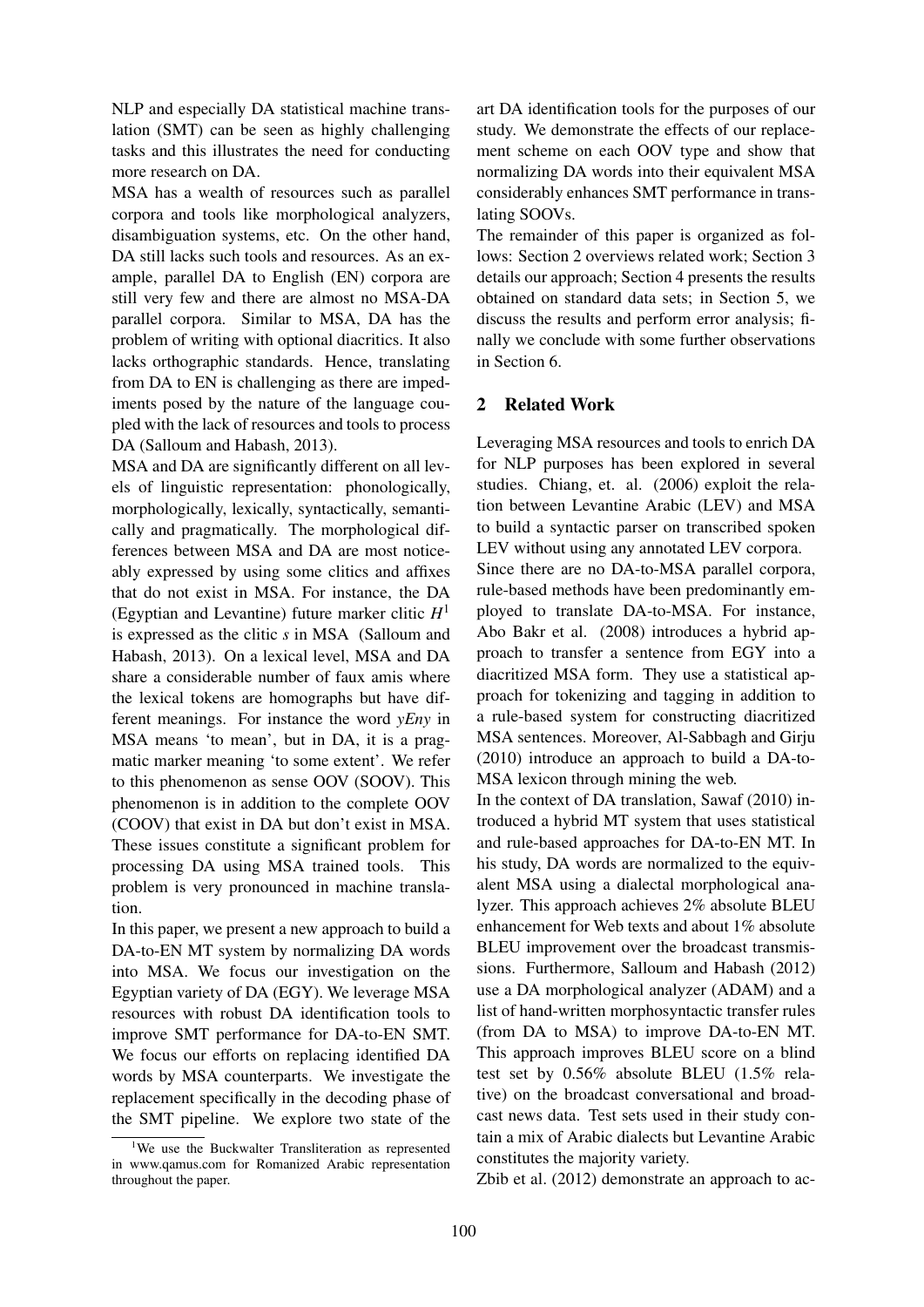

Figure 1: Block diagram of the proposed system for enhancing DA-to-EN SMT via normalizing DA

quire more DA-to-EN data to improve DA SMT performance by enriching translation models with more DA data. They use Amazon Mechanical Turk to create a DA-to-EN parallel corpus. This parallel data is augmented to the available large MSA-to-EN data and is used to train the SMT system. They showed that their trained SMT model on this DA-to-EN data, can achieve 6.3% and 7% absolute BLEU enhancement over an SMT system trained on MSA-to-EN data when translating EGY and LEV test sets respectively. Habash (2008) demonstrates four techniques for handling OOV words through modifying phrase tables for MSA. He also introduces a tool which employs these four techniques for online handling of OOV in SMT (Habash, 2009).

Habash et al. (2013) introduces MADA-ARZ, a new system for morphological analysis and disambiguation of EGY based on an MSA morphological analyzer MADA (Habash and Rambow, 2005). They evaluate MADA-ARZ extrinsically in the context of DA-to-EN MT and show that using MADA-ARZ for tokenization leads to 0.8% absolute BLEU improvement over the baseline which is simply tokenized with MADA. In this paper, we use MADAMIRA (Pasha et al., 2014), a system for morphological analysis and disambiguation for both MSA and DA (EGY), to identify DA words and replace MSA equivalents. Our approach achieves 0.6% absolute BLEU improvement over the scores reported in (Habash et al., 2013).

### 3 Approach

In the context of SMT for DA-to-EN, we encounter a significant OOV rate between test and training data since the size of the training data is relatively small. On the other hand, we have significant amounts of MSA-to-EN parallel data to construct rich phrase tables. MSA and DA, though divergent, they share many phenomena that can be leveraged for the purposes of MT. Hence, if we combine training data from MSA with that from DA, and then at the decode time normalize OOV DA words into their equivalent MSA counterparts we should be able to overcome the resource challenges in the DA-to-EN SMT context, yielding better overall translation performance. The OOV problem is two fold: complete OOV (COOV) and sense OOV (SOOV). The COOV problem is the standard OOV problem where an OOV in the input data is not attested at all in the training data. The SOOV problem is where a word is observed in the training data but with a different usage or sense, different from that of the test data occurrence. To our knowledge, our research is the first to address the SOOV directly in the context of SMT. To that end, we employ two DA identification tools: a morphological tagger, as well as a full-fledged DA identification tool to identify and replace DA words with their equivalent MSA lemmas in the test data at decoding time.

Accordingly, the ultimate goal of this work is to assess the impact of different DA identification and replacement schemes on SMT overall perfor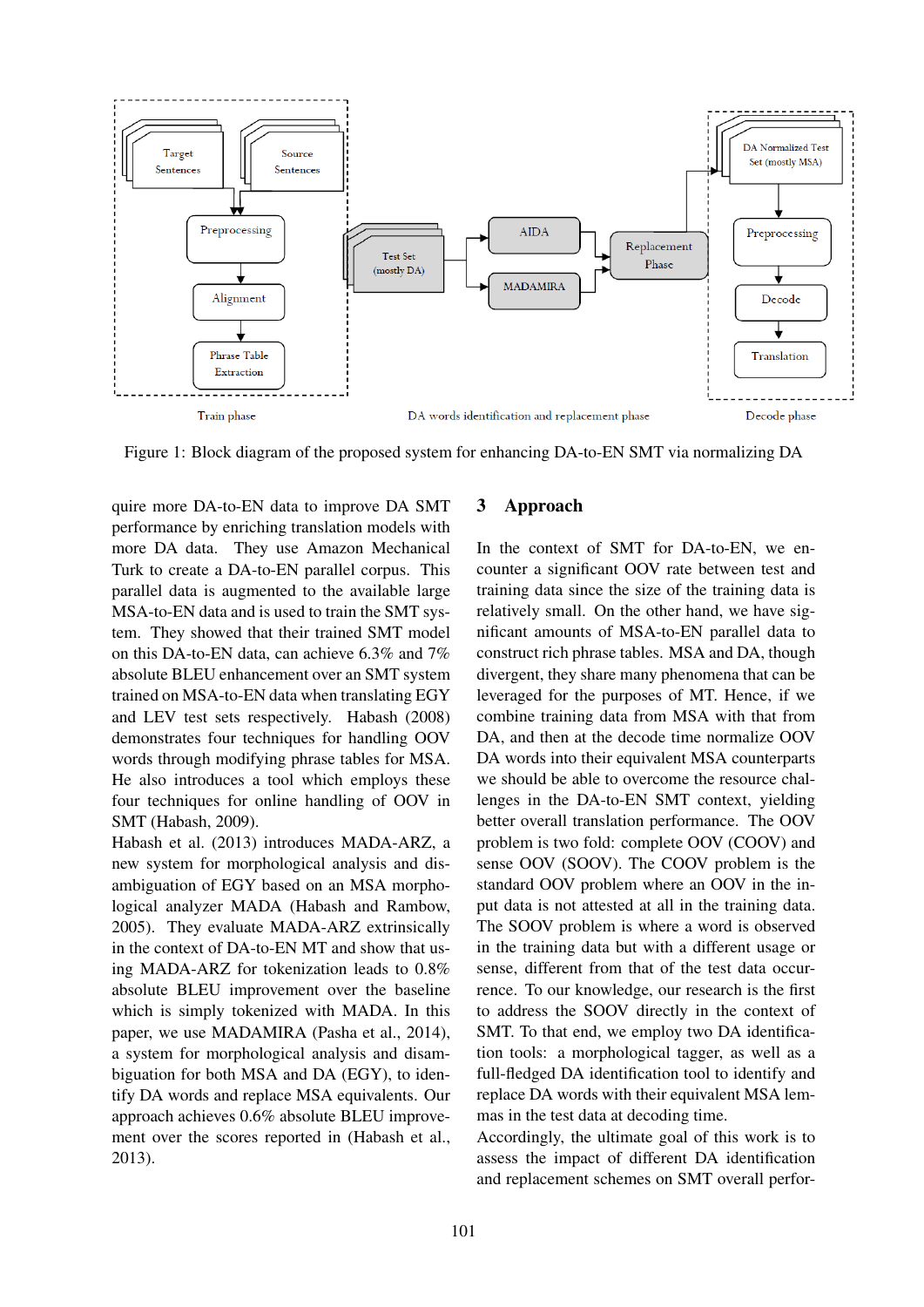mance and overall OOV (both types) reduction. It is worth noting that we focus our experiments on the decoding phase of the SMT system. Figure1 shows the block diagram of the proposed system. We exploit the following tools and resources:

- MADAMIRA: A system for morphological analysis and disambiguation for both MSA and DA (EGY). MADAMIRA indicates whether a word is EGY or MSA based on its underlying lexicon which is used to generate an equivalent EN gloss. However, for EGY words, MADAMIRA does not generate the equivalent MSA lemma (Pasha et al., 2014);
- AIDA: A full-fledged DA identification tool which is able to identify and classify DA words on the token and sentence levels. AIDA exploits MADAMIRA internally in addition to more information from context to identify DA words (Elfardy and Diab, 2013). AIDA provides both the MSA equivalent lemma(s) and corresponding EN gloss(es) for the identified DA words;
- THARWA: A three-way lexicon between EGY, MSA and EN (Diab et al., 2014).

To evaluate effectiveness of using each of these resources in OOV reduction, we have exploited the following replacement schemes:

- AIDA identifies DA words in the context and replaces them with the most probable equivalent MSA lemma;
- MADAMIRA determines whether a word is DA or not. If the word is DA, then EN gloss(es) from MADAMIRA are used to find the most probable equivalent MSA lemma(s) from THARWA.

As all of these DA identification resources (MADAMIRA, AIDA and THARWA) return MSA equivalents in the lemma form, we adopt a factored translation model to introduce the extra information in the form of lemma factors. Therefore, DA replacement affects only the lemma factor in the factored input. We consider the following setups to properly translate replaced MSA lemma to the the corresponding inflected form (lexeme):<sup>2</sup>

- Generated lexeme-to-lexeme translation (Glex-to-lex): To derive inflected MSA lexeme from MSA replaced lemma and POS, we construct a generation table on the factored data to map lemma and POS factors into lexeme. This table is generated using Moses toolkit (Koehn et al., 2007) generation scripts and provides a list of generated lexemes for each lemma-POS pair. An MSA lexeme language model (LM) is then used to decode the most probable sequence of MSA lexemes given these generated lexemes for each word in the sentence.
- lemma+POS-to-lexeme translation (lem+POS-to-lex): In this path source lemma and POS are translated into the appropriate target lexeme. We expect this path provides plausible translations for DA words that are not observed in the phrase tables.
- lexeme-to-lexeme:lemma+POS-to-lexeme translation (lex-to-lex;lem+POS-to-lex): The first path translates directly from a source lexeme to the target lexeme. So it provides appropriate lexeme translations for the words (MSA or DA) which have been observed in the trained model. It is worth noting that lex-to-lex translation path does not contain any replacement or normalization. Therefore, it is different from the first path (Glex-to-lex). The second path is similar to the lem+POS-to-lex path and is used to translate DA words that do not exist in the trained model.

### 3.1 Data Sets

For training translation models we use a collection of MSA and EGY texts created from multiple LDC catalogs<sup>3</sup> comprising multiple genres (newswire, broadcast news, broadcast conversations, newsgroups and weblogs).The train data contains 29M MSA and 5M DA tokenized words. We use two test sets to evaluate our method on both highly DA and MSA texts: For DA test data, we selected 1065 sentences from LDC2012E30, which comprises 16177 tokenized words (BOLTarz-test); For MSA, we use the NIST MTEval 2009 test set (LDC2010T23), which contains

 $2$ We use the term lexeme to indicate an inflected tokenized uncliticized form of the lemma. A lemma in principle is a lexeme but it is also a citation form in a dictionary.

<sup>&</sup>lt;sup>3</sup>41 LDC catalogs including data prepared for GALE and BOLT projects. Please contact the authors for more details.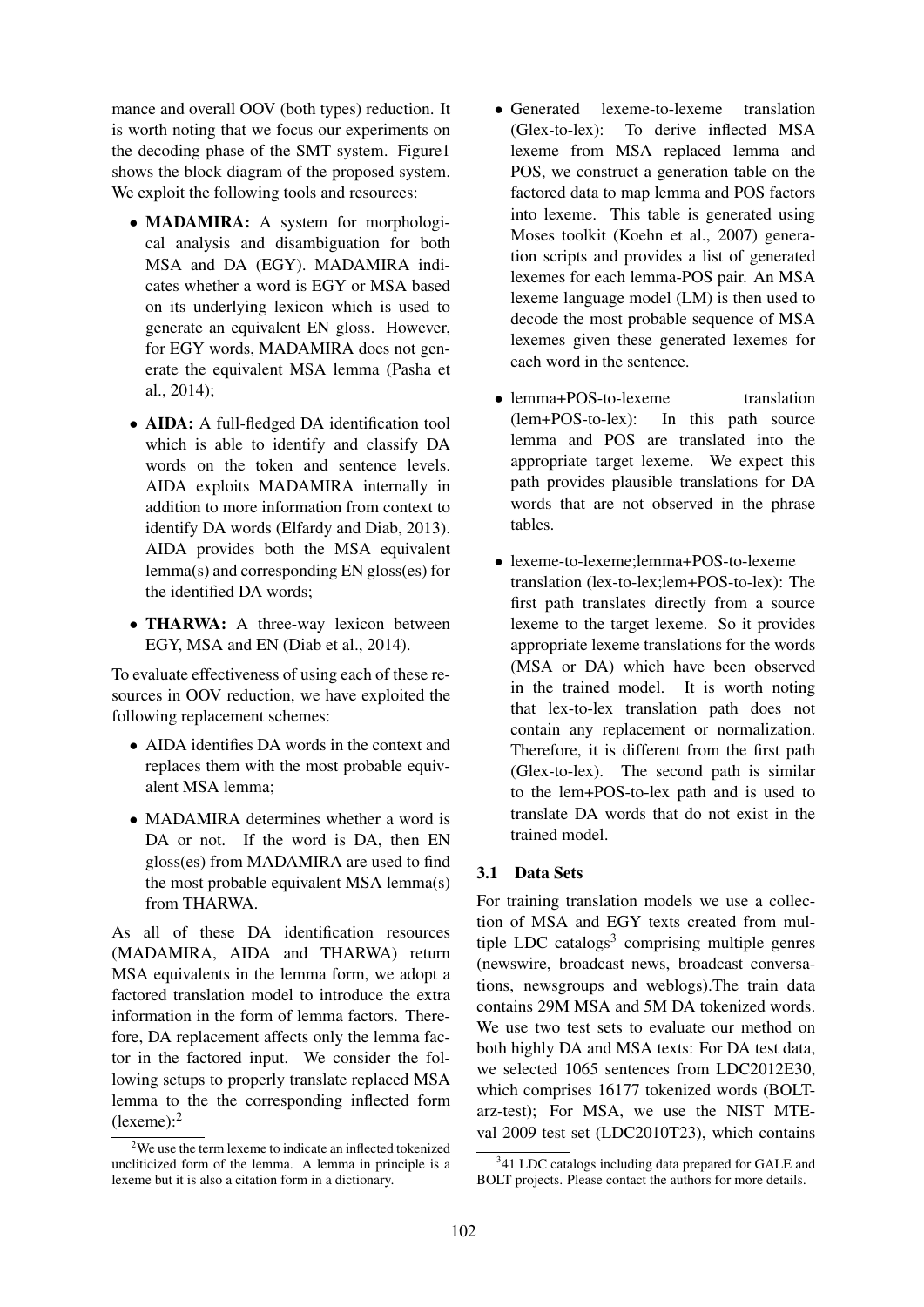1445 sentences corresponding to 40858 tokenized words (MT09-test). As development set (dev set), we randomly select 1547 sentences from multiple LDC catalogs (LDC2012E15, LDC2012E19, LDC2012E55) which comprises 20780 tokens.

The following preprocessing steps are performed on the train, test and dev sets: The Arabic side of the parallel data is Alef/Ya normalized and tokenized using MADAMIRA v1. according to Arabic Treebank (ATB) tokenization scheme (Maamouri et al., 2004); Tokenization on the EN side of the parallel data is performed using Tree Tagger (Schmid, 1994).

## 3.2 Language Modeling

We create a 5-gram language model (LM) from three corpora sets: a) The English Gigaword 5 (Graff and Cieri, 2003); b) The English side of the BOLT Phase1 parallel data; and, c) different LDC English corpora collected from discussion forums (LDC2012E04, LDC2012E16, LDC2012E21, LDC2012E54). We use SRILM (Stolcke., 2002) to build 5-gram language models with modified Kneser-Ney smoothing.

## 3.3 SMT System

We use the open-source Moses toolkit (Koehn et al., 2007) to build a standard phrase-based SMT system which extracts up to 8 words phrases in the Moses phrase table. The parallel corpus is wordaligned using GIZA++ (Och and Ney, 2003). Feature weights are tuned to maximize BLEU on the dev set using Minimum Error Rate Training (MERT) (Och, 2003). To account for the instability of MERT, we run the tuning step three times per condition with different random seeds and use the optimized weights that give the median score on the development set. As all our DA identification resources (MADAMIRA, AIDA and THARWA) are lemma-based, we adopt a factored translation model setup to introduce the extra information in the form of a lemma factor. As lemma only is not enough to generate appropriate inflected surface (lexeme) forms, we add a POS factor with two main translation paths: (i) direct translation from a source lexeme to the target lexeme; and (ii) translation from source lemma and POS to the appropriate target lexeme. Therefore, the first path should provide plausible translations for the words that have been seen before in the phrase tables while we expect that the second path provides feasible translations for DA words that are not seen in the trained model.

## 4 Experimental Results

### 4.1 Baseline Results

For each experimental condition mentioned in Section 3, we define a separate baseline with similar setup. These baselines use the SMT setup described in Section 3.3 and are evaluated on the two test sets mentioned in Section 3.1. To assess effectiveness of normalizing DA into MSA on the overall performance of MT system, the dev and test sets are processed through the similar steps to generate factored data but without any replacement of the DA words with MSA correspondents. We believe this to be a rigorous and high baseline as data contains some morphological information useful for DA-to-EN translation in the form of lemma and POS factors. We started with a baseline trained on the 29M words tokenized MSA training set and 5M words tokenized DA set separately. We created the baseline trained on the 34M words MSA+DA train data. Our objective of splitting train data based on its dialectal variety is to assess the role of DA words existing in the train set in the performance of our approach.

Table 1 illustrates baseline BLEU scores on BOLT-arz and MT09-test sets with three different training conditions: MSA+DA, MSA only, and DA only.

## 4.2 Replacement Experimental Results

We run the SMT pipeline using the feature weights that performed best during the tuning session on our dev set. Then the SMT pipeline with these tuned weights is run on two blind test sets. To account for statistical significance tests we used bootstrapping methods as detailed in (Zhang and Vogel, 2010). Table 2 shows BLEU scores of different DA identification and replacement schemes exploited in different setups on the test sets.

As we can see in Table 2, both AIDA and MADAMIRA replacement schemes outperform the baseline scores using MSA+DA trained models and lem+POS-to-lex;lex-to-lex setup. AIDA reaches 0.4% absolute BLEU (1.6% relative BLEU) improvement and MADAMIRA achieves 0.3% absolute BLEU (1.2% relative BLEU) enhancement over the corresponding baselines. This is while the same enhancement in BLEU scores can not be captured when we exploit the model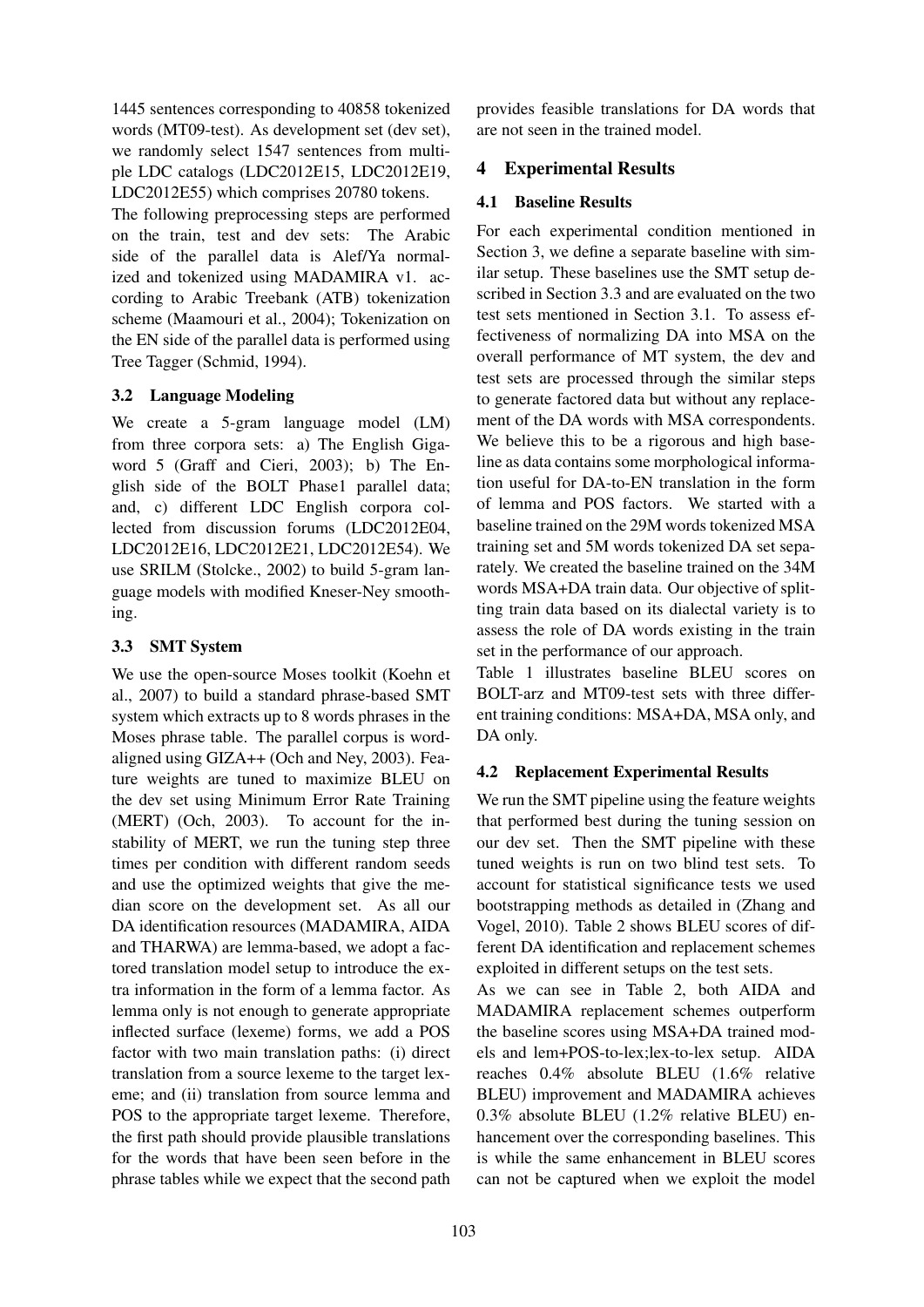| <b>Test Set</b>      | Train Set  |      |      | $lex-to-lex$   lem+POS-to-lex   lex-to-lex:lem+POS-to-lex |
|----------------------|------------|------|------|-----------------------------------------------------------|
| <b>BOLT-arz-test</b> | MSA+DA     | 26.2 | 25.4 | 25.5                                                      |
|                      | <b>MSA</b> | 21.8 | 21.2 | 21.8                                                      |
|                      | DA         | 24.3 | 24.6 | 24.8                                                      |
| MT09-test            | MSA+DA     | 48.2 | 46.9 | 47.3                                                      |
|                      | <b>MSA</b> | 44.4 | 45.4 | 44.6                                                      |
|                      | DА         | 35.6 | 36.1 | 34.2                                                      |

Table 1: Baseline BLUE scores for each setup on two test sets: BOLT-arz-test and MT09-test. Results are reported for each training input language variety separately.

| <b>Test Set</b>      | <b>Train Set</b> | Glex-to-lex |                 | $lem+POS-to-lex$ |                 | lex-to-lex:lem+POS-to-lex |                 |
|----------------------|------------------|-------------|-----------------|------------------|-----------------|---------------------------|-----------------|
|                      |                  | <b>AIDA</b> | <b>MADAMIRA</b> | <b>AIDA</b>      | <b>MADAMIRA</b> | <b>AIDA</b>               | <b>MADAMIRA</b> |
|                      | MSA+DA           | 24.4        | 25.1            | 22.6             | 24.1            | 25.9                      | 25.8            |
| <b>BOLT-arz-test</b> | <b>MSA</b>       | 20.6        | 21.0            | 20.1             | 20.3            | 21.7                      | 22.0            |
|                      | DA               | 24.3        | 23.7            | 21.3             | 23.1            | 24.5                      | 24.8            |
| MT09-test            | MSA+DA           | 45.9        | 45.8            | 45.4             | 44.6            | 47.1                      | 47.3            |
|                      | <b>MSA</b>       | 42.7        | 42.4            | 45.2             | 43.7            | 44.5                      | 44.6            |
|                      | DA               | 35.6        | 34.0            | 36.1             | 34.5            | 34.1                      | 34.3            |

Table 2: BLEU scores of AIDA and MADAMIRA replacement for the different setups on BOLT-arz-test and MT09-test. Results are reported for each training language variety separately.

which is trained on MSA or DA parallel data solely. This indicates that normalizing DA into MSA can reach its best performance only when we enrich the training model with DA words at the same time. Therefore, we note that acquiring more DA data to enrich phrase tables at the training phase and normalizing DA at the decoding step of SMT system would yield the best DAto-EN translation accuracy.

Regardless of the replacement scheme we use to reduce the OOV rate (AIDA or MADAMIRA), BLEU scores on the MT09 are much higher than those on the BOLT-arz because the amount of MSA words in the training data is much more than DA words. Therefore, SMT system encounters less OOVs at the decode time on MSA texts such as MT09. Overall we note that adding AIDA or MADAMIRA to the setup at best has no impact on performance on the MT09 data set since it is mostly MSA. However, we note a small impact for using the tools in the lex-to-lex:lem+POS-tolex path in the MSA+DA experimental setting.

Comparing results of different setups indicates that adding lex-to-lex translation path to the lem+POS-to-lex increases both AIDA and MADAMIRA performance on two test sets significantly. As Table 2 demonstrates adding lexto-lex path to the lem+POS-to-lex translation using the model trained on MSA+DA data leads to 3.3% and 1.7% BLEU improvement using AIDA and MADAMIRA, respectively on the BOLT-arz set. Similar conditions on the MT09-test gives us 1.7% and 0.7% absolute improvement in the BLEU scores using AIDA and MADAMIRA respectively. This happens because lex-to-lex path can provide better translations for the words (MSA or DA) which have been seen in the phrase tables and having both these paths enables the SMT system to generate more accurate translations. Our least results are obtained when we use lem+POSto-lex translation path solely either using AIDA or MADAMIRA which mainly occurs due to some errors existing in the output of morphological analyzer that yields to the erroneous lemma or POS.

|              | <b>BOLT-arz</b> | MT <sub>09</sub> |
|--------------|-----------------|------------------|
| Sent.        | 1065            | 1445             |
| <b>Types</b> | 4038            | 8740             |
| Tokens       | 16177           | 40858            |
| COOV (type)  | 126 (3%)        | 169 (2%)         |
| COOV (token) | 134 (0.82%)     | 187 (0.45%)      |

| Table 3: Number of sentences, types, tokens and |  |
|-------------------------------------------------|--|
| COOV percentages in each test set               |  |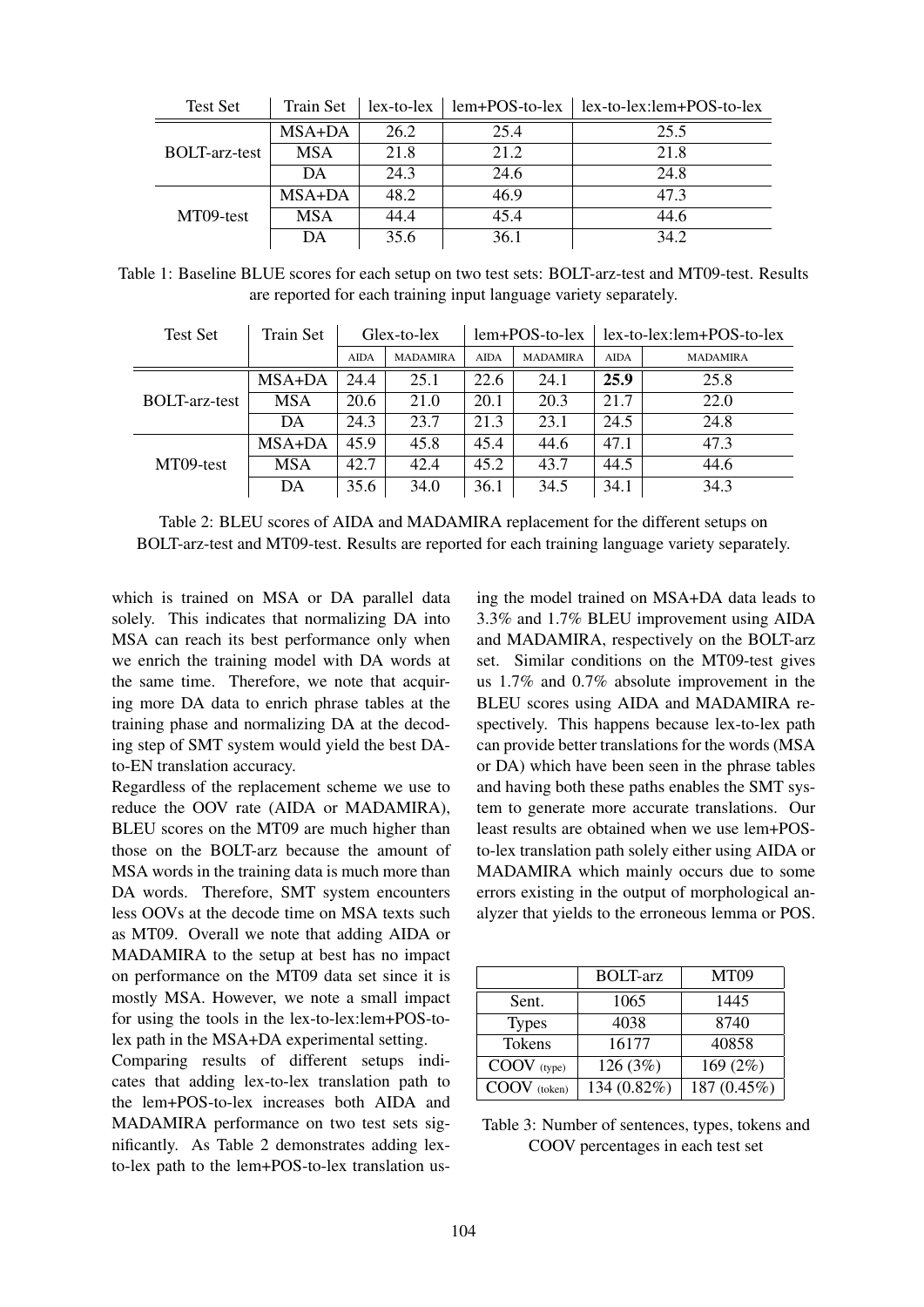| <b>Reference</b>               | not private, i mean like buses and the metro and trains  etc.                  |
|--------------------------------|--------------------------------------------------------------------------------|
| <b>Baseline</b>                | mc mlkyp xASp yEny AqSd zy AlAtwbys w+ Almtrw w+ AlqTAr Alx                    |
| <b>Baseline translation</b>    | privately, i mean, i mean, i do not like the bus and metro and train, etc.     |
| <b>Replacement</b>             | mc mlkyp xASp yEny AqSd mvl AlAtwbys w+ Almtrw w+ AlqTAr Alx                   |
| <b>Replacement translation</b> | not a private property, i mean, i mean, like the bus and metro and train, etc. |

Table 4: Example of translation enhancement by SOOV replacement

### 5 Error Analysis

To assess the rate of OOV reduction using different replacement methodologies, we first identify OOV words in the test sets. Then, out of these words, cases that our approach has led to an improvement in the sentence BLEU score over the baseline is reported. Table 3 shows the number of sentences, types and tokens for each test set as well as the corresponding type and token OOV counts. As we can see in this table, 0.82% of tokens in BOLT-arz and 0.45% of tokens in MT09-test sets are OOV. These cover the complete OOV cases (COOV).

In addition to these cases of COOV that are caused by lack of enough training data coverage, there are sense OOV (SOOV). SOOV happens when a particular word appears in both DA and MSA data but have different senses as faux amis. For instance the Arabic word *qlb* occurs in both MSA and DA contexts but with a different set of senses due to the lack of diacritics. In the specific MSA context it means 'heart' while in DA it means either 'heart' or 'change'. Therefore, in addition to the cases that word sense is triggered by DA context, other levels of word sense ambiguity such as homonymy and polysemy are involved in defining an SOOV word. Hence, SOOV identification in the test set needs additional information such as word equivalent EN gloss.

We determine SOOV as the words that (i) are observed as MSA word in the training data and considered a DA word in the test set once processed by AIDA and MADAMIRA; and, (ii) MSA and DA renderings have different non-overlapped equivalent EN glosses as returned by our AIDA and MADAMIRA. We assume that words with different dialectal usages in the train and test will have completely different EN equivalents, and thereby will be considered as SOOV. One of the words that this constraint has recognized as SOOV is the word *zy* with English equivalent 'uniform' or 'clothing' in MSA and 'such as' or

'like' in DA. Replacement of this SOOV by the MSA equivalent 'mvl' yields better translation as shown in Table 4.

Among all COOV words, our approach only targets COOV which are identified as DA. Table 5 and 6 report the number of COOV words (type and token) which have been identified as DA by AIDA or MADAMIRA in BOLT-arz and MT09 test sets, respectively. Second column in these tables represent number of SOOV (type and token) in each set. Last columns show percentage of sentences which have had at least one COOV or SOOV word and our replacement methodology has improved the sentence BLEU score over the baseline for each setup, respectively. Percentages in these columns demonstrate the ratio of enhanced sentences to the total number of sentences which have been determined to have at least one COOV or SOOV word. These percentages are reported on the MSA+DA data to train the SMT system condition.

While Table 5 and 6 show enhancements through DA COOV replacements, our manual assessment finds that most of these enhancements are actually coming from SOOVs present in the same sentences. For example, when we examined the 21 types identified by AIDA as DA COOV in BOLTarz we found 9 typos, 5 MSAs, one foreign word and only 6 valid DA types. Moreover, none of the replacements over these 6 DA types yield an enhancement.

Although Table 5 shows that MADAMIRA achieves more success enhancing BLEU score of sentences which contain SOOV words on BOLTarz test set, results of our investigation show that AIDA deteriorated performance on SOOV happens due to the noise that its MSA replacements add to the non-SOOV proportion of data. To assess this hypothesis we ran the best experimental setup (decoding:lex-to-lex:lem+POS-to-lex, training: MSA+DA) on the proportion of sentences in BOLT-arz which contain at least one SOOV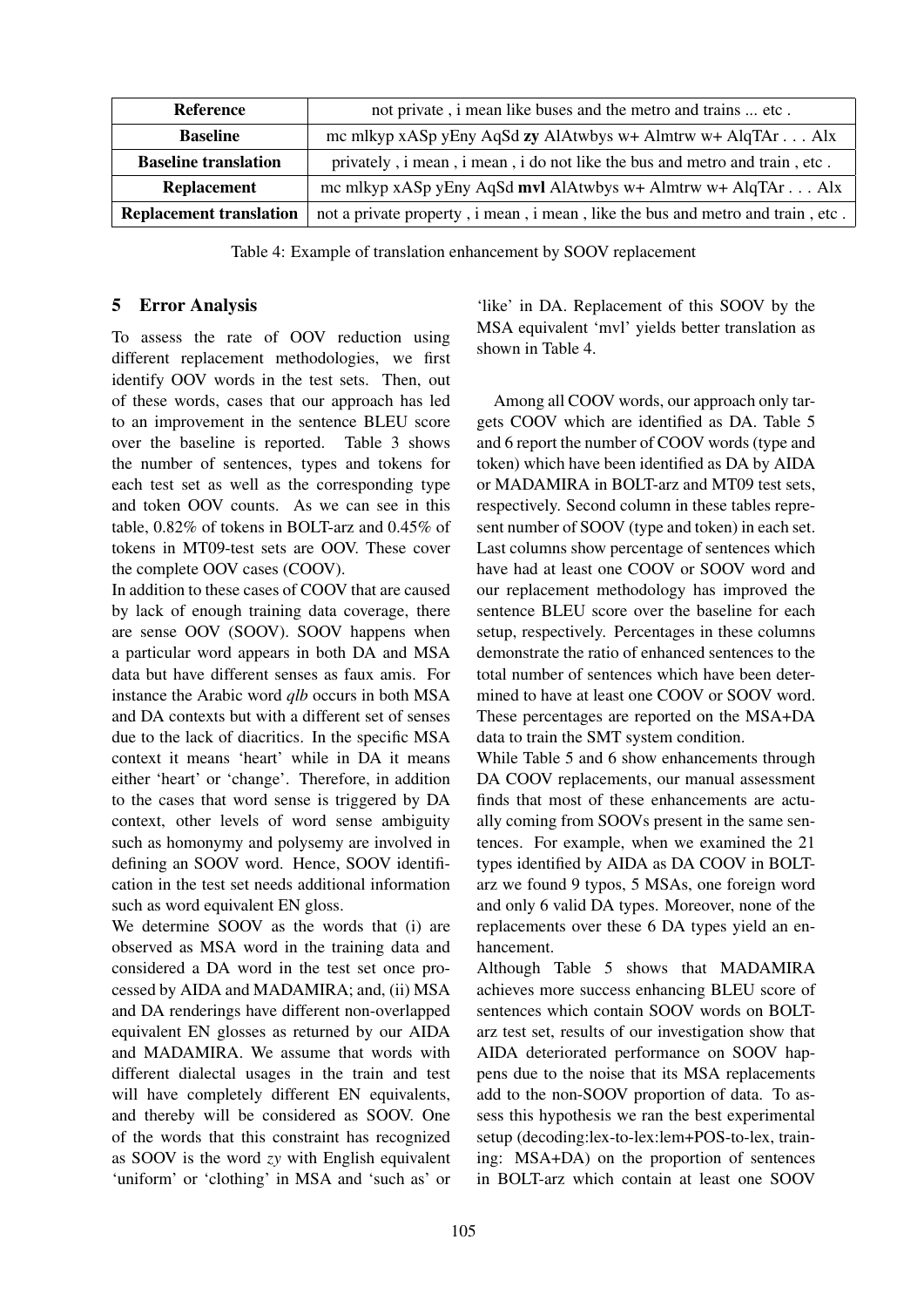| <b>Replacement Scheme</b>   | DA COOV |        | <b>SOOV</b> | setup                       | <b>Enhanced Sentences</b><br>DA COOV | <b>SOOV</b> |
|-----------------------------|---------|--------|-------------|-----------------------------|--------------------------------------|-------------|
|                             | type    | 21     | 712         | $lex-to-lex$                | 40%                                  | 58%         |
| <b>AIDA</b> Replacement     |         | 26     | 1481        | lem+POS-to-lex              | 60%                                  | 35%         |
|                             | token   |        |             | lex-to-lex:lem+POS-to-lex   | 55%                                  | 57%         |
|                             | type    | 9<br>9 | 194<br>281  | $lex-to-lex$                | 34%                                  | 55%         |
| <b>MADAMIRA Replacement</b> |         |        |             | lem+POS-to-lex              | 34%                                  | 47%         |
|                             | token   |        |             | $lex-to-lex:lem+POS-to-lex$ | 45%                                  | 62%         |

Table 5: Columns from left to right: number of DA COOV, SOOV and percentages of enhanced sentences for BOLT-arz set.

| <b>Replacement Scheme</b>   | DA COOV |        | <b>SOOV</b> | setup                     | <b>Enhanced Sentences</b><br>DA COOV | <b>SOOV</b> |
|-----------------------------|---------|--------|-------------|---------------------------|--------------------------------------|-------------|
| <b>AIDA</b> Replacement     | type    | 6<br>6 | 376         | $lex-to-lex$              | 67%                                  | 44%         |
|                             |         |        |             | lem+POS-to-lex            | 84%                                  | 35%         |
|                             | token   |        | 499         | lex-to-lex:lem+POS-to-lex | 50%                                  | 61%         |
|                             | type    |        | 559         | $lex-to-lex$              | 29%                                  | 40%         |
| <b>MADAMIRA Replacement</b> | token   | ⇁      | 852         | $lem+POS-to-lex$          | 27%                                  | 34%         |
|                             |         |        |             | lex-to-lex:lem+POS-to-lex | 43%                                  | 48%         |

Table 6: Similar to Table 5 for MT09 set.

word as processed using AIDA and MADAMIRA (the intersection subset). It is worth noting that compared to the baseline BLEU score of 23.8 on this subset, AIDA achieves a BLEU score of 24.4 while MADAMIRA only achieves a lower BLEU score of 24.0. This implicitly demonstrates that AIDA provides better MSA equivalents even for DA words which have MSA homographs with different meanings (faux amis cases). Overall, we note that the same results can be captured from Table 2 that shows AIDA outperforming MADAMIRA in identifying and replacing DA words.

### 6 Conclusion and Future Work

We presented a new approach to enhance DAto-EN machine translation by reducing the rate of DA OOV words. We employed AIDA and MADAMIRA to identify DA words and replace them with the corresponding MSA equivalent.

We showed our replacement scheme reaches a noticeable enhancement in SMT performance for SOOVs. This can be considered one of the contributions of this work which was not addressed in the previous studies before. The results of evaluation on two blind test sets showed that using AIDA to identify and replace MSA equivalents enhances translation results by 0.4% absolute BLEU (1.6% relative BLEU) and using MADAMIRA achieves 0.3% absolute BLEU (1.2% relative BLEU) enhancement over the baseline on two blind test sets. One of the interesting ideas to extend this project in the future is to combine AIDA and MADAMIRA top choices in a confusion network and feeding this confusion network to the SMT system. Acquiring more DA-to-EN parallel data to enrich translation models is another work which we intend to pursue later. Moreover, evaluating possible effects of different genres and domains on the framework efficiency provides another path to extend this work in future.

#### Acknowledgments

This work was supported by the Defense Advanced Research Projects Agency (DARPA) Contract No. HR0011-12-C-0014, the BOLT program with subcontract from Raytheon BBN. We would like to acknowledge the useful comments by three anonymous reviewers who helped in making this publication more concise and better presented.

#### References

Abhaya Agarwal, and Alon Lavie. 2008. Meteor, m-bleu and m-ter: Evaluation metrics for high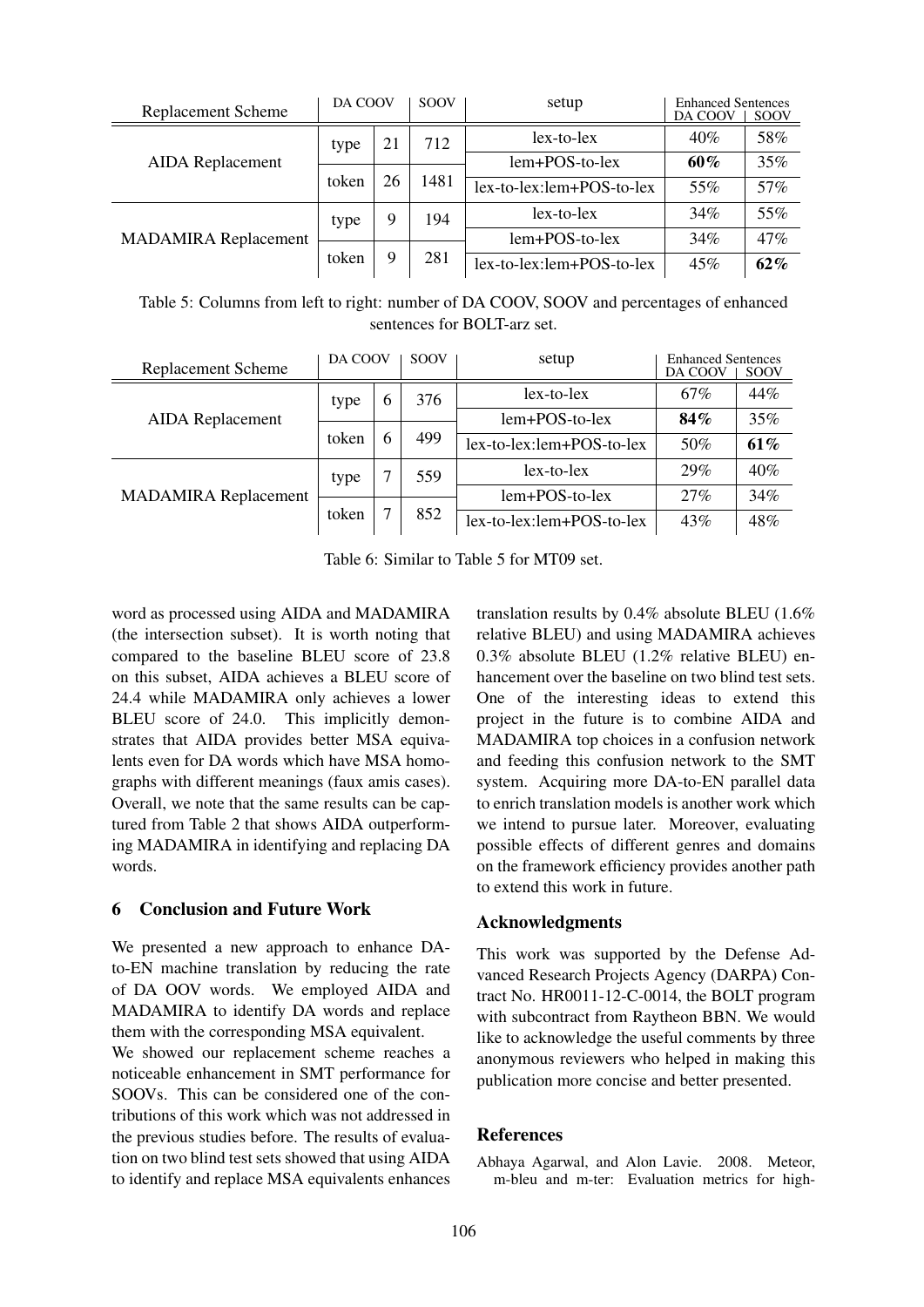correlation with human rankings of machine translation output. In *Proceedings of the Third Workshop on Statistical Machine Translation,* pp. 115-118,

- Rania Al-Sabbagh and Roxana Girju. 2010. Mining the Web for the Induction of a dialectal Arabic Lexicon. In *Proceedings of the Language Resources and Evaluation Conference (LREC),*
- David Chiang, Mona Diab, Nizar Habash, Owen Rambow, and Safiullah Shareef. 2006. Parsing Arabic Dialects. In *Proceedings of EACL 2006,*
- Mona Diab, Mohamed Al-Badrashiny, Maryam Aminian, Mohammed Attia, Pradeep Dasigi, Heba Elfardy, Ramy Eskander, Nizar Habash, Abdelati Hawwari and Wael Salloum. 2014. Tharwa: A Large Scale Dialectal Arabic - Standard Arabic - English Lexicon. In *Proceedings of LREC 2014,* Reykjavik, Iceland.
- Mona Diab, Nizar Habash, Owen Rambow, Mohamed Altantawy and Yassin Benajiba. 2010. Colaba: Arabic dialect annotation and processing. In *Proceedings of LREC Workshop on Semitic Language Processing,* pp. 6674.
- Heba Elfardy and Mona Diab. 2013. Sentence level dialect identification in Arabic. In *Proceedings of ACL 2013,* Sofia, Bulgaria.
- Heba Elfardy, Mohamed Al-Badrashiny and Mona Diab. 2013. Code Switch Point Detection in Arabic. In Natural Language Processing and Information Systems, Springer Berlin Heidelberg, pp. 412- 416.
- David Graff and Christopher Cieri. 2003. English Gigaword, LDC Catalog No.: LDC2003T05 Linguistic Data Consortium, University of Pennsylvania.
- Nizar Habash and Owen Rambow. 2005. Arabic tokenization, part-of-speech tagging and morphological disambiguation in one fell swoop. In *Proceedings of ACL 2005,*
- Nizar Habash. 2009. REMOOV: A tool for online handling of out-of-vocabulary words in machine translation.. In *Proceedings of the 2nd International Conference on Arabic Language Resources and Tools (MEDAR),* Cairo, Egypt.
- Nizar Habash. 2008. Four Techniques for Online Handling of Out-of-Vocabulary Words in Arabic-English Statistical Machine Translation. In *Proceedings of ACL 2008: HLT, Short Papers,* Columbus, Ohio.
- Nizar Habash, Ryan Roth, Owen Rambow, Ramy Eskander and Nadi Tomeh. 2013. Morphological analysis and disambiguation for dialectal Arabic. In *Proceedings of NAACL 2013:HLT,* pp. 426-432.
- Philipp Koehn, Hieu Hoang, Alexandra Birch, Christopher Callison-Burch, Marcello Federico, Nicola Bertoldi, Brooke Cowan, Wade Shen, Christine

Moran, Richard Zens, Christopher Dyer, Ondrej Bojar, Alexandra Constantin, and Evan Herbst. 2007. Moses: open source toolkit for statistical machine translation. In *Proceedings of ACL 2007, Demo and Poster Sessions.* Prague, Czech Republic.

- Mohamed Maamouri, Ann Bies, Tim Buckwalter, and Wigdan Mekki. 2004. The Penn Arabic Treebank: Building a Large-Scale Annotated Arabic Corpus. In *NEMLAR Conference on Arabic Language Resources and Tools,* Cairo, Egypt.
- Franz Josef Och. 2003. Minimum Error Rate Training for Statistical Machine Translation. In *Proceedings of ACL 2003,* pages 160-167 Sapporo, Japan.
- Franz Josef Och and Hermann Ney. 2003. A systematic comparison of various statistical alignment models. Computational linguistics. Vol. 29. pp. 19- 51.
- Kishore Papineni, Salim Roukos, Todd Ward, and Wei-Jing Zhu. 2002. BLEU: a Method for Automatic Evaluation of Machine Translation. In *Proceedings of ACL 2002,* pages 311318, Philadelphia, PA.
- Arfath Pasha, Mohamed Al-Badrashiny, Mona Diab, Ahmed El Kholy, Ramy Eskander, Nizar Habash, Manoj Pooleery, Owen Rambow and Ryan M. Roth. 2014. MADAMIRA: A Fast, Comprehensive Tool for Morphological Analysis and Disambiguation of Arabic. In *Proceedings of LREC 2014,* Reykjavik, Iceland.
- Wael Salloum and Nizar Habash. 2013. Dialectal Arabic to English Machine Translation: Pivoting through Modern Standard Arabic. In *Proceedings of NAACL 2013:HLT,* Atlanta, Georgia.
- Wael Salloum and Nizar Habash. 2012. Elissa: A Dialectal to Standard Arabic Machine Translation System. In *Proceedings of COLING 2012,* Denver, Colorado.
- Hassan Sawaf. 2010. Arabic dialect handling in hybrid machine translation. In *Proceedings of AMTA 2010,* Denver, Colorado.
- Helmut Schmid. 1994. Probabilistic part-of-speech tagging using decision trees. In *Proceedings of international conference on new methods in language processing,* pp. 44-49.
- Matthew Snover, Bonnie Dorr, Richard Schwartz, Linnea Micciulla, and John Makhoul. 2006. A study of translation edit rate with targeted human annotation. In *Proceedings of AMTA 2006,* pp. 223-231.
- Andreas Stolcke. 2002. SRILM an Extensible Language Modeling Toolkit. In *Proceedings of the International Conference on Spoken Language Processing,*
- Ying Zhang and Stephan Vogel. 2010. Significance Tests of Automatic Machine Translation Evaluation Metrics. In Machine Translation, Vol. 24, Issue 1, pages 51-65.